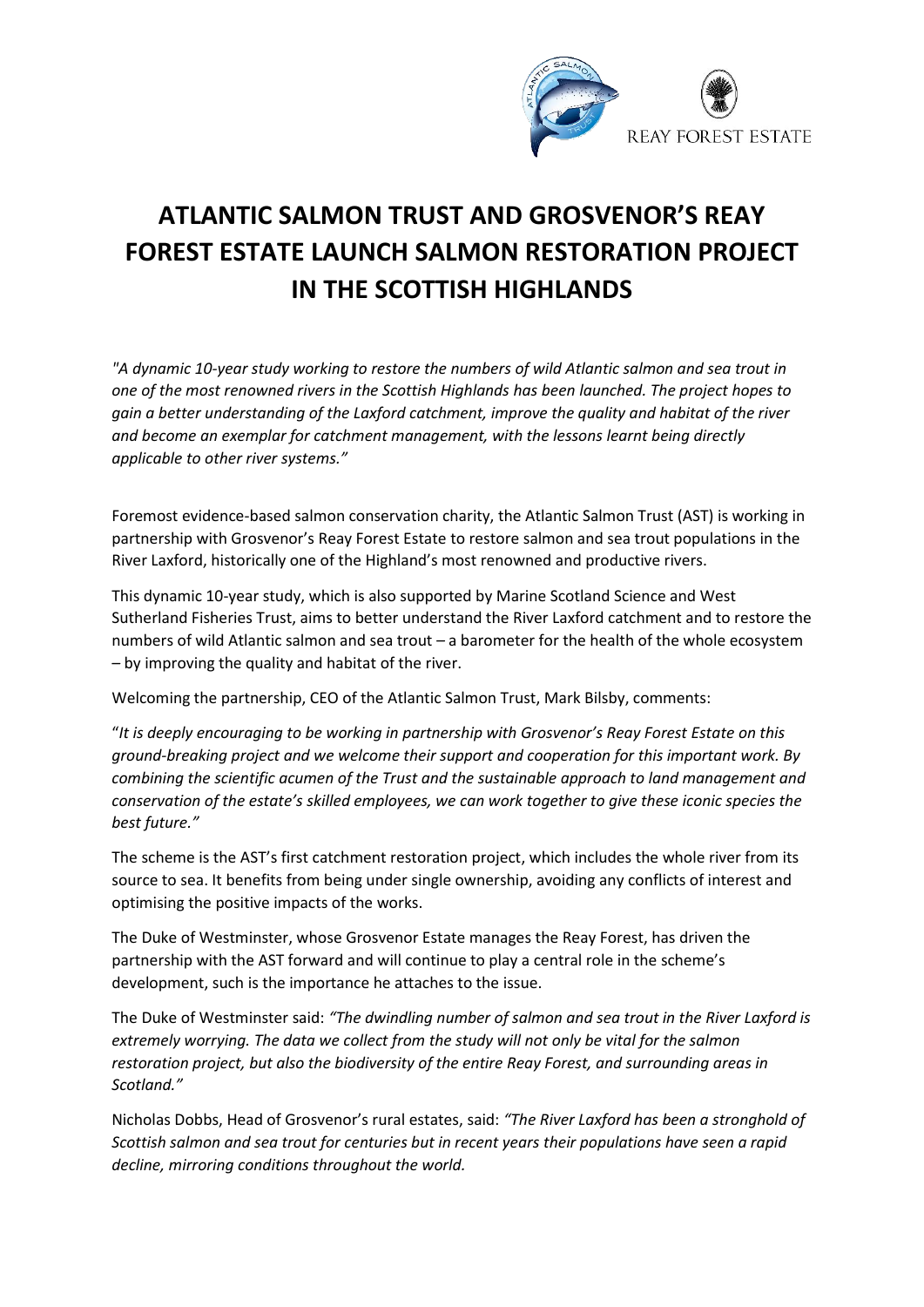*"In keeping with our aims of protecting and enabling our rare habitats and the flora and fauna they support, we believe this long-term project will support the conservation of these important and iconic species, delivering a lasting environmental benefit."*

Works on the estate will include stabilising the riverbanks to stop sediment entering the watercourse; planting native tree species to develop new woodlands, helping to cool the water and improve its quality; and removing instream barriers and blockages.

Newly appointed Technical Project Manager, Chris Conroy, joined the Trust in October 2021 to launch this ambitious project, explaining the importance of this study he said: *"With Atlantic salmon populations in decline right across their native range, it is vitally important that we take decisive action to maximise the number of healthy wild juvenile salmon smolts going to sea from our rivers.* 

*"The long-term partnership approach underpinning the project will allow us to not only apply a range of practical management actions within the freshwater, estuarine and coastal areas of the catchment, but also to closely monitor the effectiveness of these actions over time using robust science and cutting-edge monitoring techniques.* 

*"We hope that this will provide an exemplar for catchment management, with the lessons learnt being directly applicable to other river systems."*

Grounded by sound science and monitoring, this work proposes to establish the Laxford as an index river and support the development of more similarly designated rivers in Scotland – forming a system that provides an indication of marine survival, populations and, critically, how they respond to the restoration of the catchment.

Linking with the network of similar rivers across Europe, ranging from the south of England to the north east coast of Iceland, the index river network aims to provide valuable information for river managers and policy makers to deliver impactful management actions, resulting in the better protection of Scotland's flagship fish.

## **About Atlantic Salmon Trust**

The Atlantic Salmon Trust exists solely for the protection of wild salmon and sea trout. Their aim is to create a positive future for these threatened species; using scientific research to understand their decline and put evidence-based solutions into practice to better protect them. **atlanticsalmontrust.org**

For further information about the Atlantic Salmon Trust, please contact Lindsay Wrapson, Communications Co-ordinator, by emailing [lindsay@atlanticsalmontrust.org](about:blank)

## **About Grosvenor's Reay Forest Estate**

Grosvenor's Reay Forest Estate is a traditional sporting estate famed for its deer stalking and trout and salmon fishing as well as its wild beauty and remote landscapes.

In 2019, the estate was reaccredited by Wildlife Estates Scotland (WES) for its conservation, habitat and wildlife management.